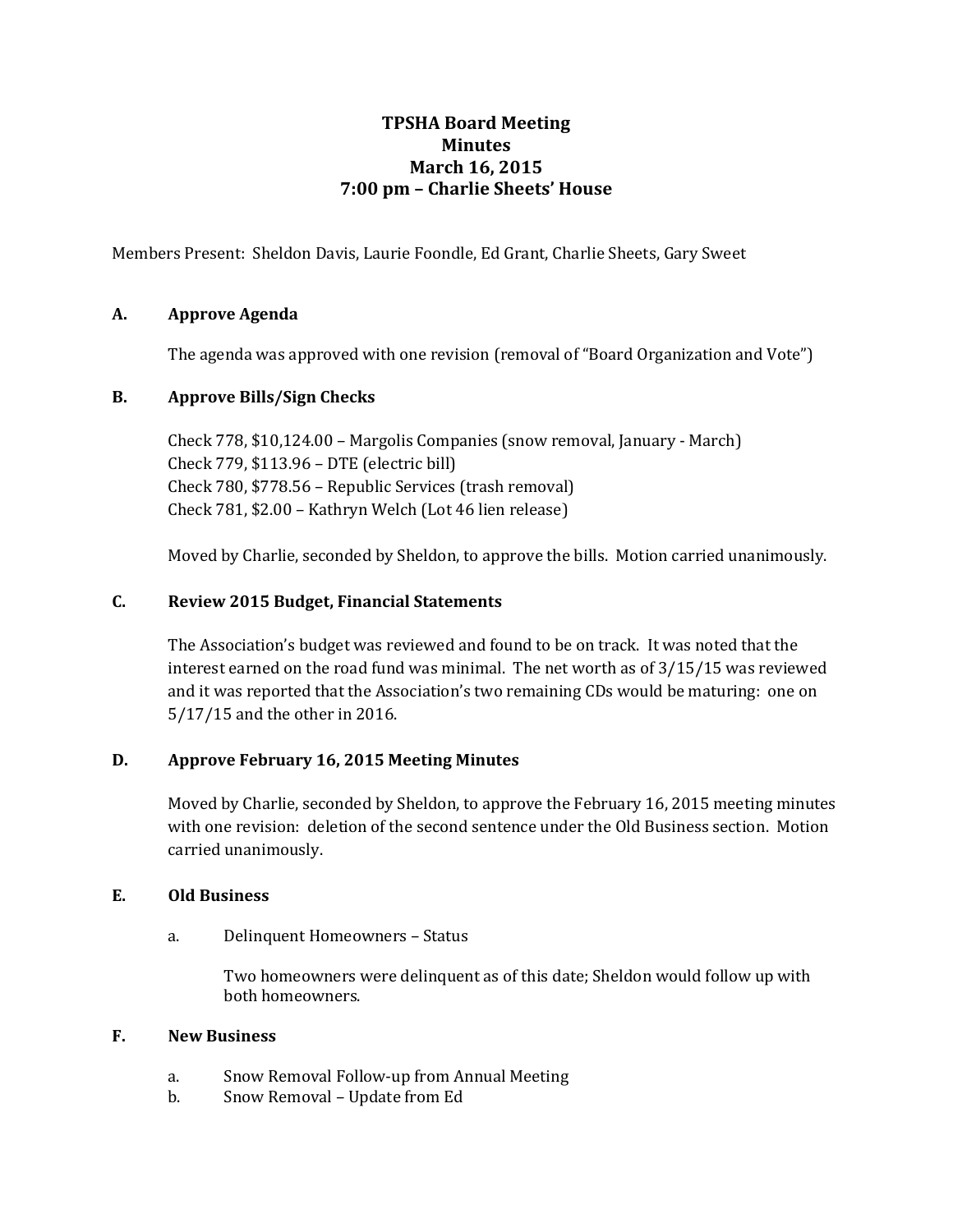Sheldon presented an analysis of the three different options the Board could consider in deciding how to handle further snow removal: Status Quo, Status Quo with Snow Fund Created, and Road Plowing Only. Three factors to consider when deciding on an option were (1) ease of implementation for the Board, (2) service to the homeowners and (3) ability to prepare an accurate budget.

The pros and cons were discussed for each of the three options, as well as preferences. A point was raised about refunding homeowners a portion of their dues if the option decided upon was Road Plowing Only with homeowners contracting for individual driveway snow removal.

There also was discussion regarding an appropriate balance to maintain in the snow removal budget. The issue of continuity in maintaining the snow removal fund by future Boards was raised. Gary noted that issues such as this were one of the reasons why there was overlap in Board membership.

The Board decided to prepare a new survey for homeowners that explained the options in more detail, as well as a potential dues rebate if the option of homeowners contracting with Margolis for their own driveway snow removal was chosen. The Board also noted that if the Status Quo option were chosen, a surplus in the snow removal fund would be necessary.

Board members asked that a future topic of discussion be establishment of a Beautification Fund for the neighborhood.

Sheldon stated that he still intended to discuss the issue of neighborhood road maintenance/long-range planning with Kris Foondle.

Gary stated that he would contact Royer Held to ask about the status of the Long-Range Planning Committee.

c. Budget 2015

Discussed earlier in the meeting.

d. Republic Recycle Containers – Charlie

No issues to discuss.

e. TPSHA Correspondence – Homeowner-related Issues

Gary noted that a homeowner received a communication from an insurance company regarding a UPS delivery person falling on the homeowner's driveway (the delivery person was claiming workers' compensation). He